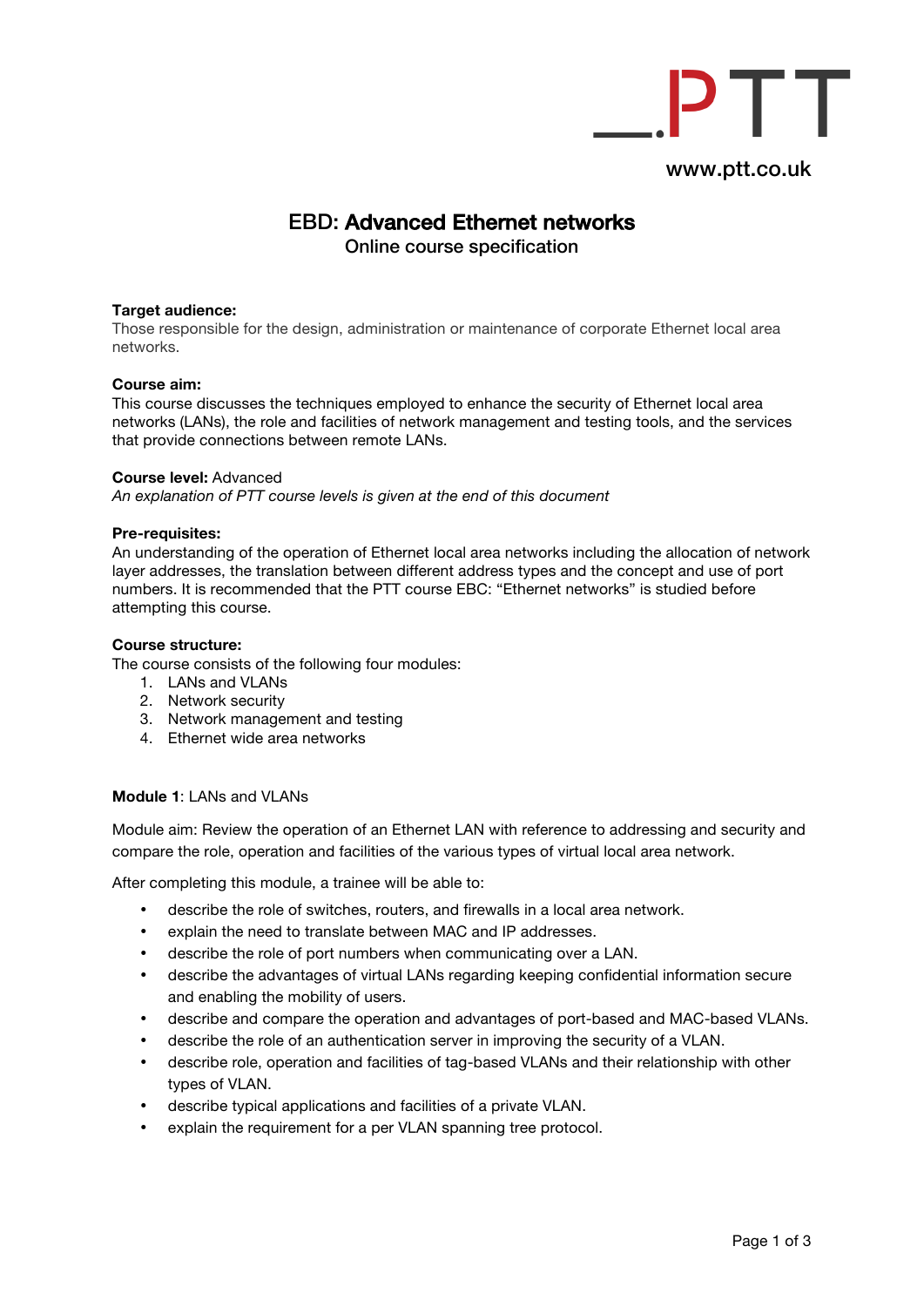# **Module 2**: Network security

Module aim: Describe various methods of preventing unauthorised access to a local area network and the communications carried over it.

After completing this module, a trainee will be able to:

- explain that a router can be used to block unwanted access to a local area network.
- describe the role and features of static access lists.
- describe the advantages and operation of reflexive access lists.
- describe the operation and benefits of stateful packet inspection.
- describe the roles and facilities of firewalls and proxy servers.
- describe how MAC flooding and ARP snooping attacks may allow unauthorised access to communications and explain how the attacks can be prevented.

## **Module 3**: Network management and testing

Module aim: Describe the role and facilities of management and control protocols in IP-based networks and the tests that assess the performance of a network connection.

After completing this module, a trainee will be able to:

- describe the facilities typically provided by a network management system.
- describe the role and facilities of the Simple Network Management Protocol, SNMP.
- describe the role and facilities of the control protocol, ICMP.
- describe the use of the Ping and Trace commands.
- explain the requirement for a loop-back device when testing an Ethernet wide area network connection.
- explain the terms throughput, line rate, latency and frame loss as applied to the performance of an Ethernet wide area network connection.

## **Module 4**: Ethernet wide area networks

Module aim: Describe the benefits and features of the various types of Ethernet-based wide area network.

After completing this module, a trainee will be able to:

- describe and compare the capabilities of the various types of wide area network connection between a customer's premises and a service provider's network.
- describe and compare the role and characteristics of the various types of Carrier Ethernet service as specified by the MEF.
- describe the significance of the various parameters commonly included in a service level agreement for a Carrier Ethernet service including CIR, CBS, EIR and EBS.
- describe the role of the policing and shaping functions employed with a carrier Ethernet service.
- describe and compare the features, advantages and applications of the various types of technology employed in wide area networks including QinQ VLAN tagging, PBBN and MPLS.
- describe and compare the features and applications of IP over MPLS and Virtual Private LAN Service (VPLS).
- describe the role of VPN clients, VPN servers and the IPsec protocol suite in relation to Internet-based VPNs.
- explain issues relating to routers and firewalls in a VPN